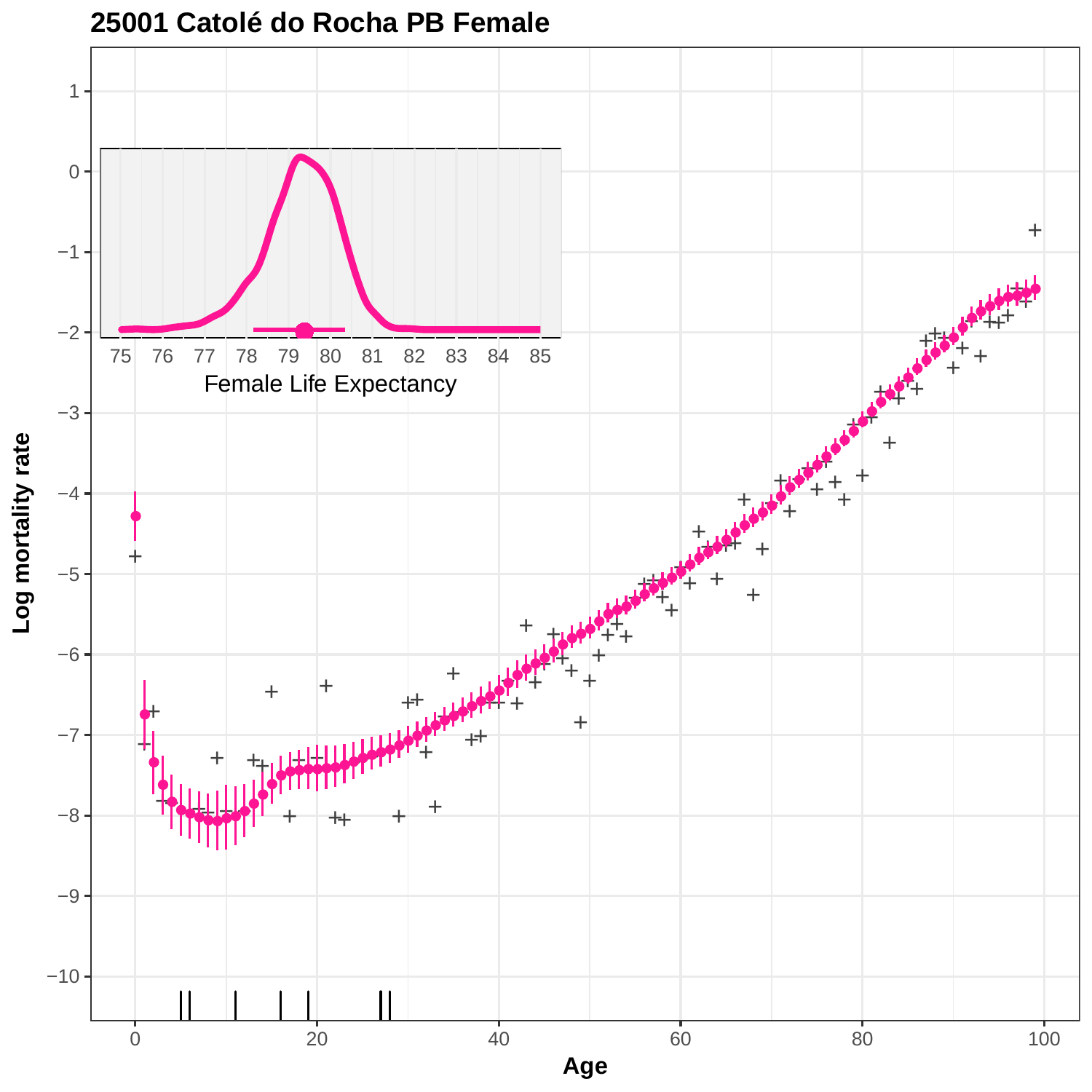**25002 Cajazeiras PB Female**

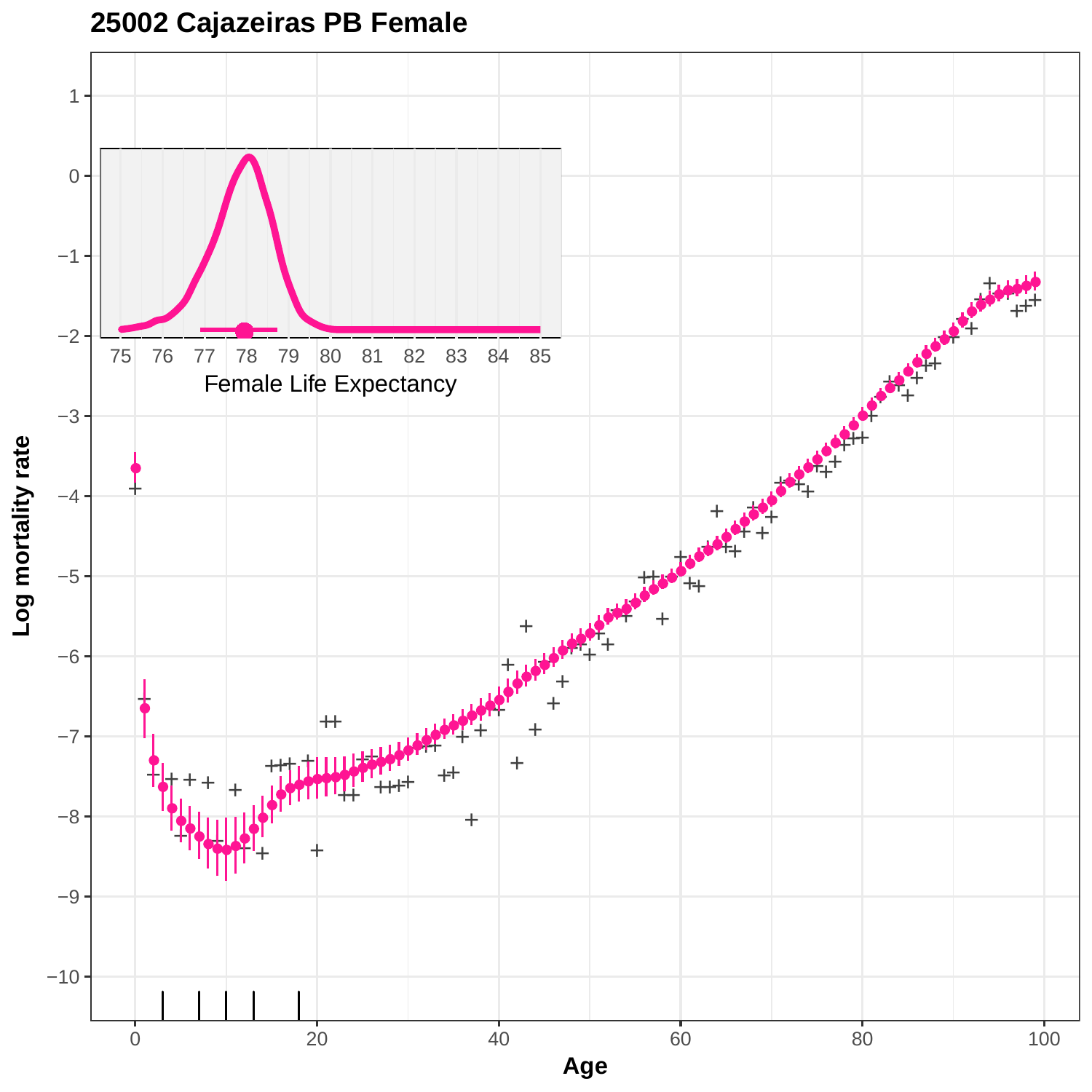

**25003 Sousa PB Female**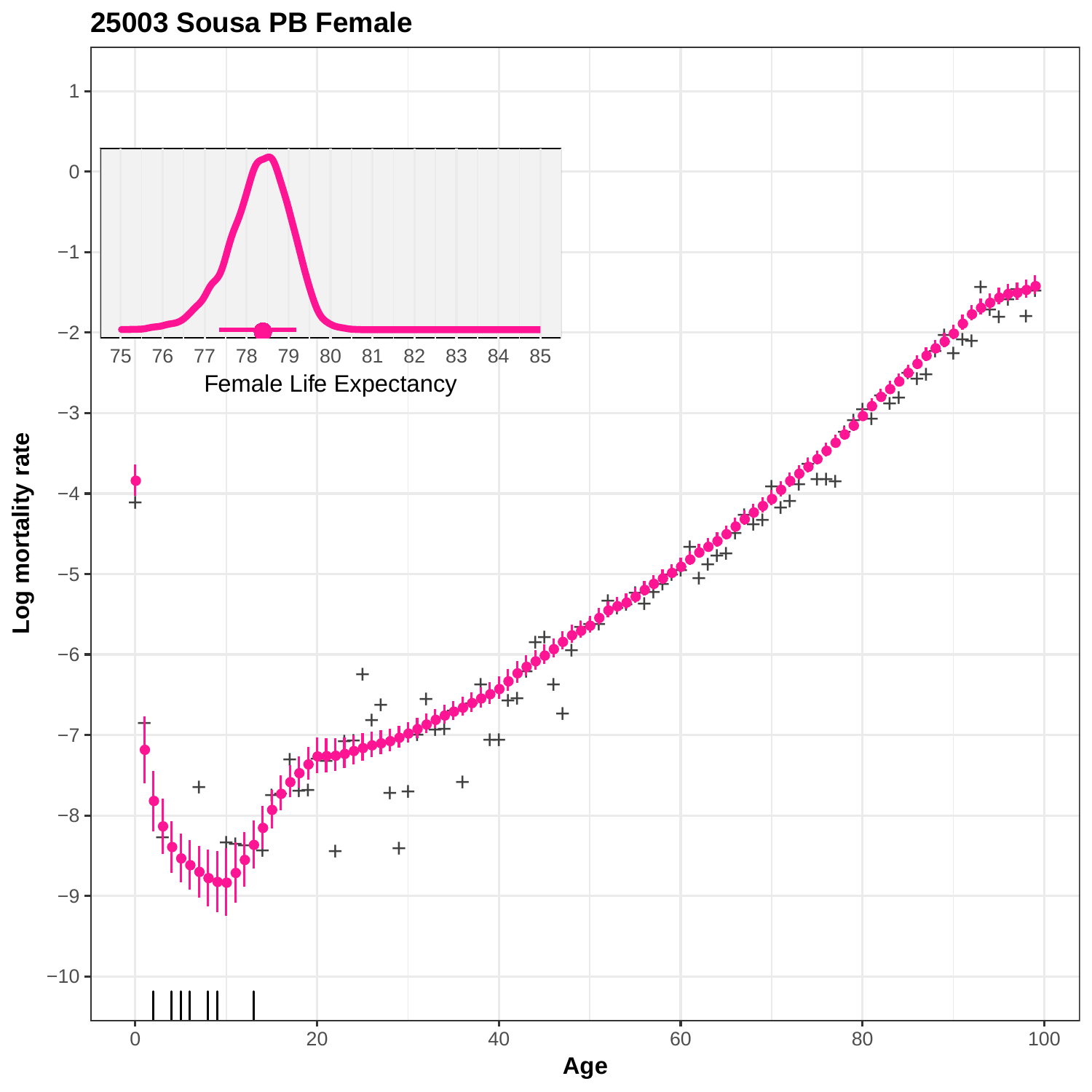

**25004 Patos PB Female**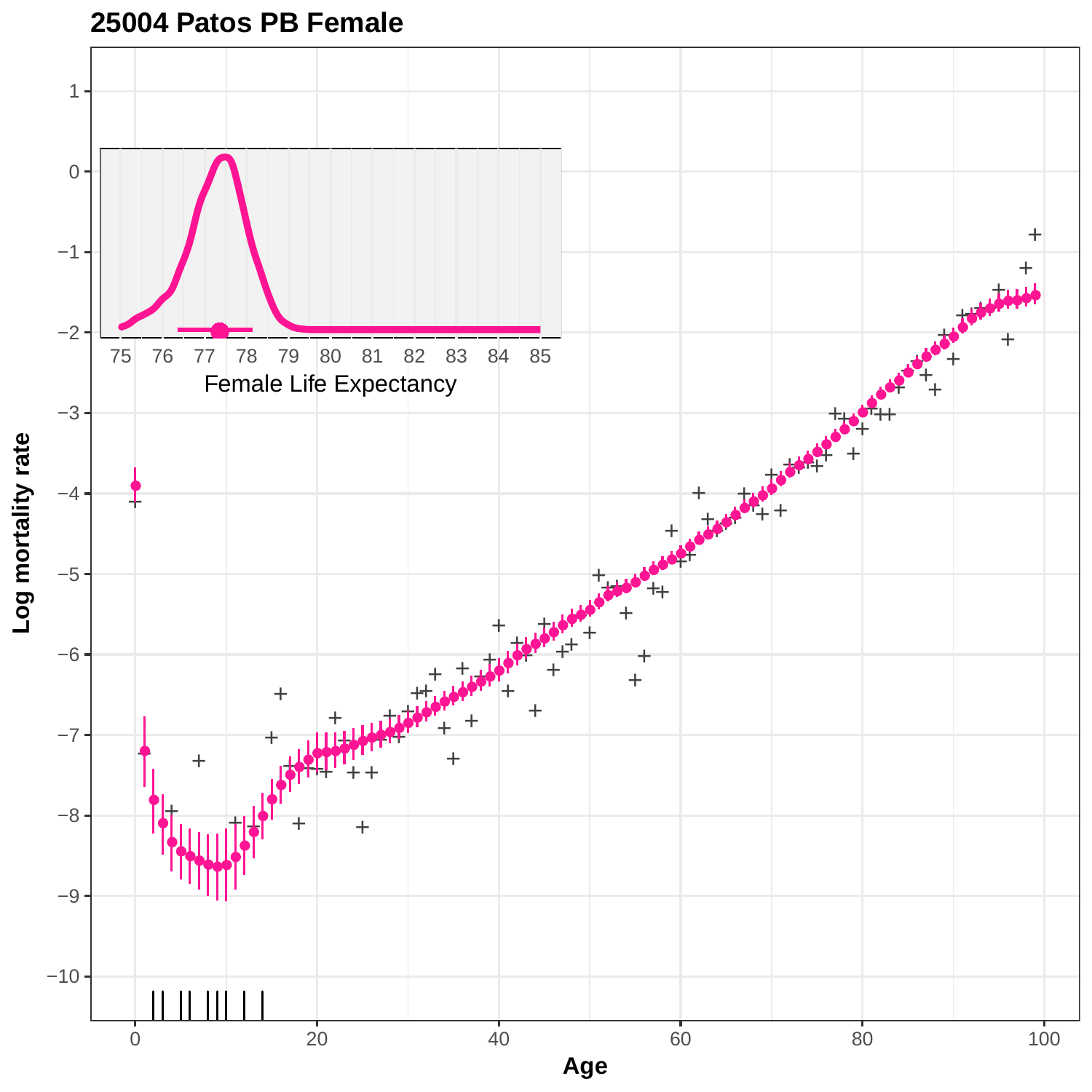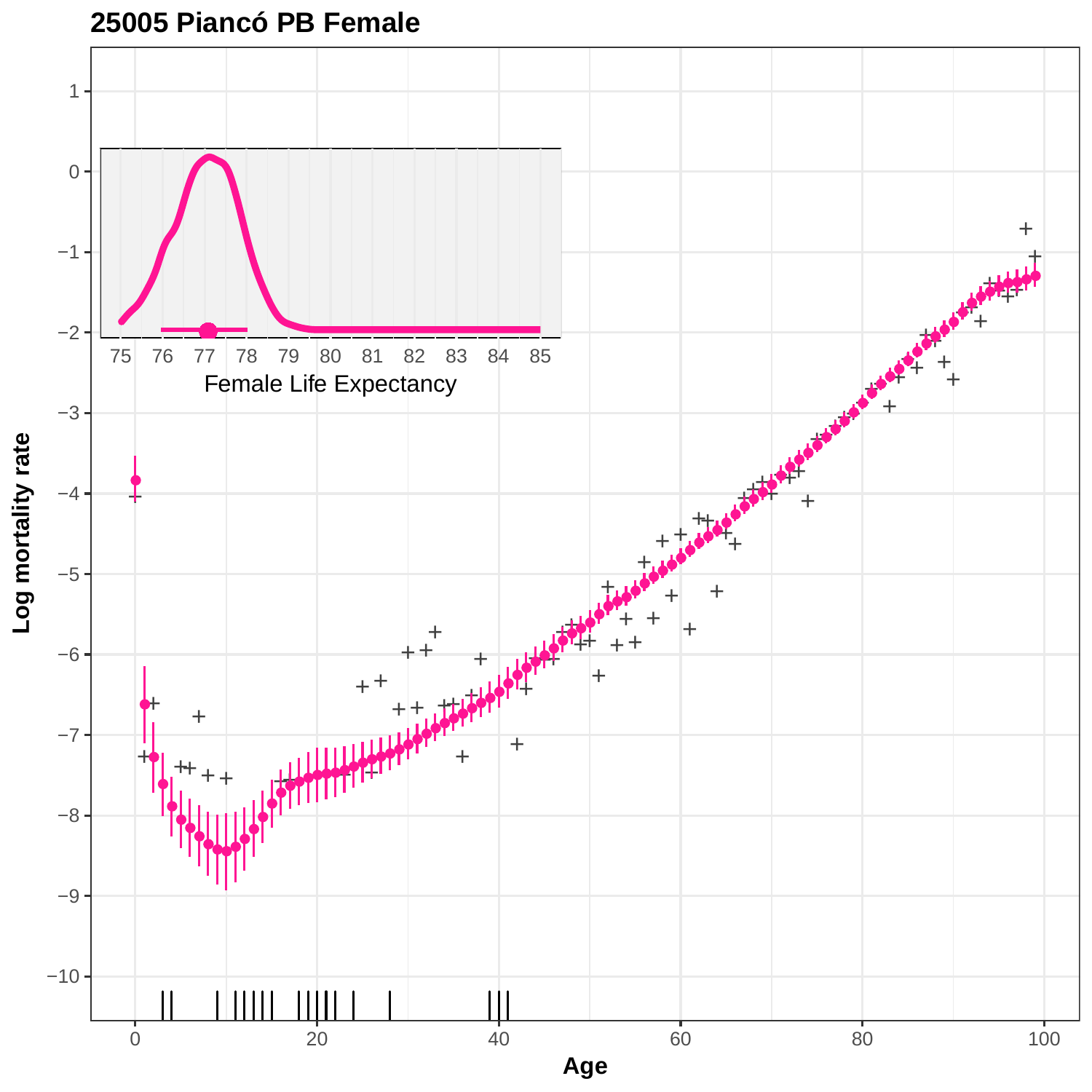

## **25006 Itaporanga PB Female**

0 20 20 40 60 80 80 100 **Age**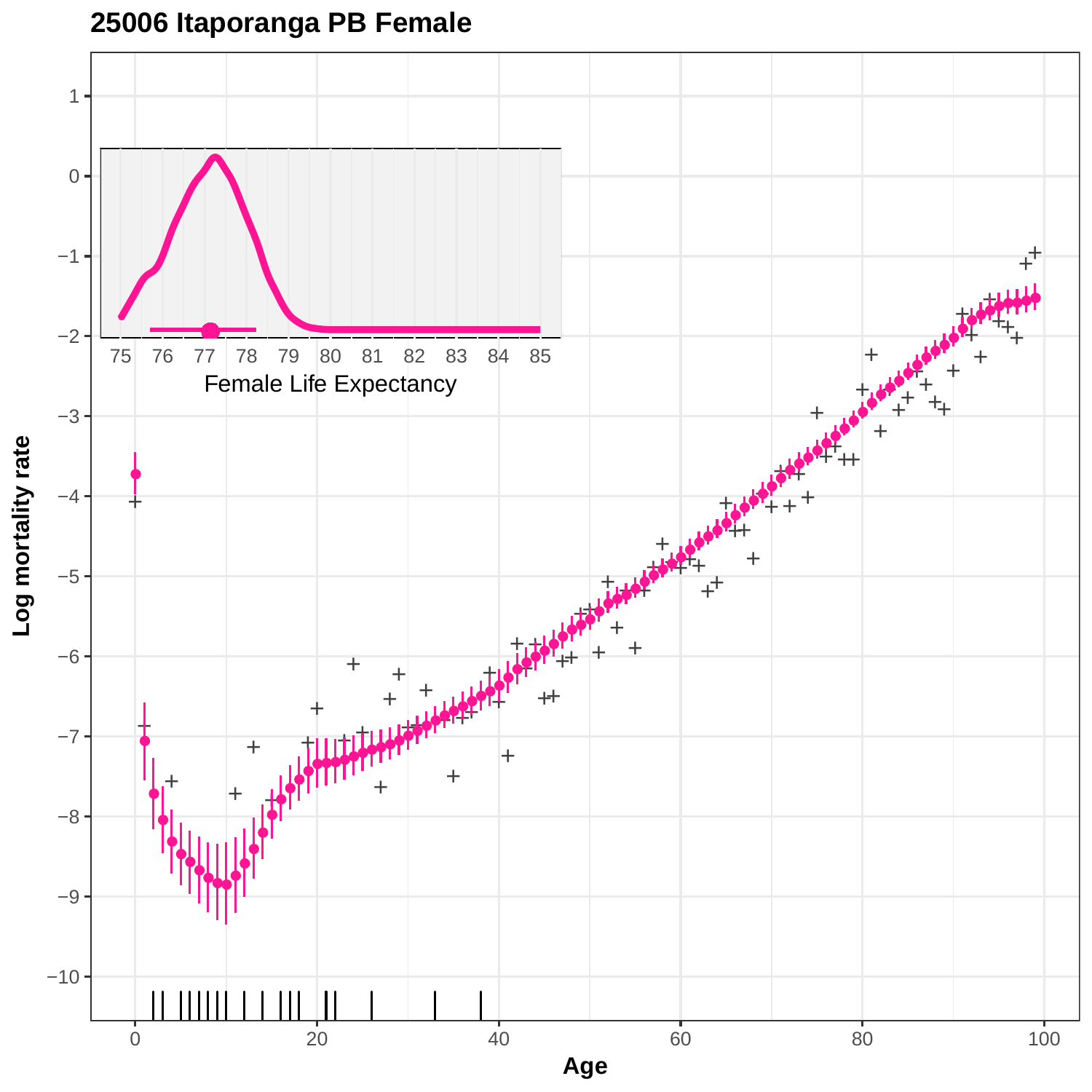

#### **25007 Serra do Teixeira PB Female**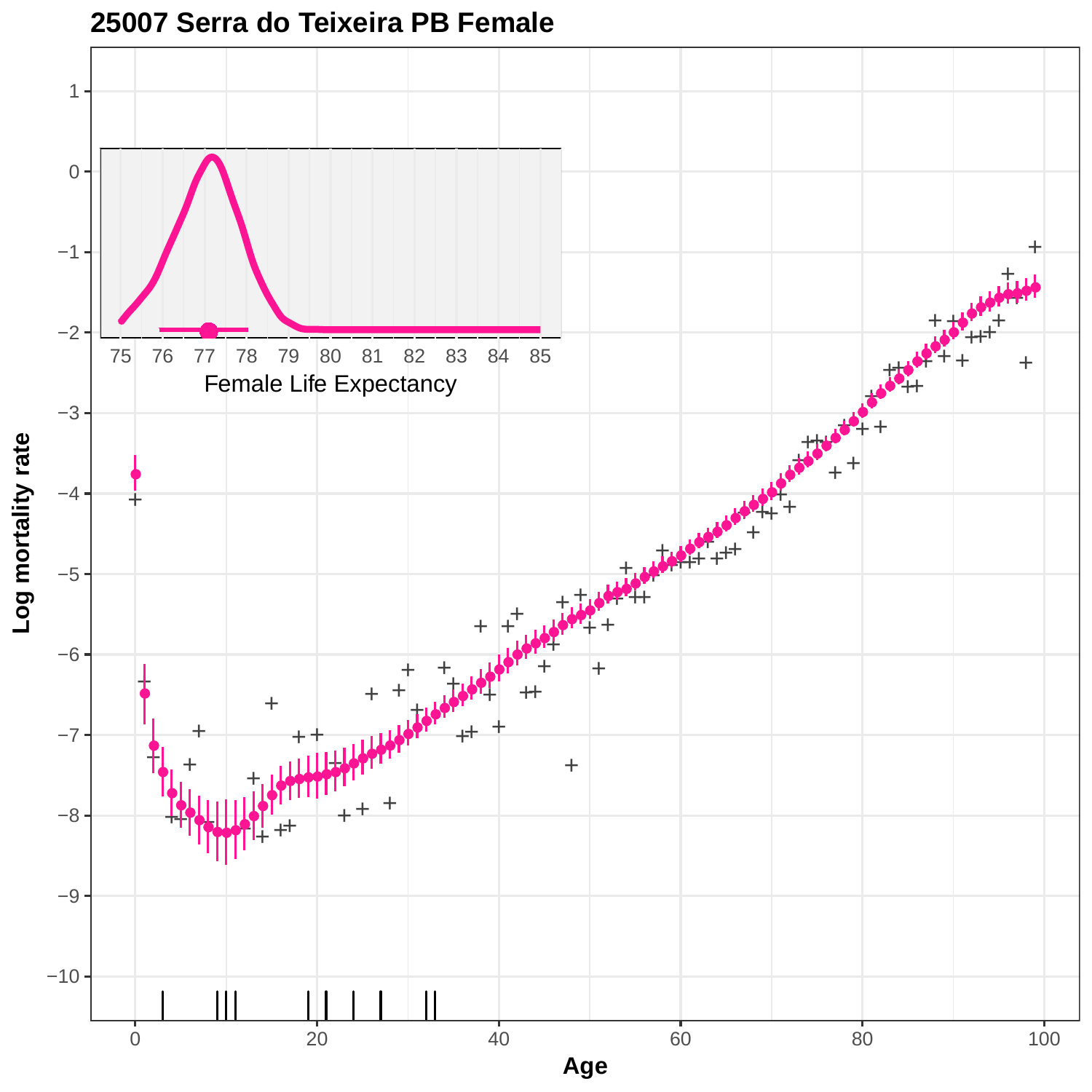

#### **25008 Seridó Ocidental Paraibano PB Female**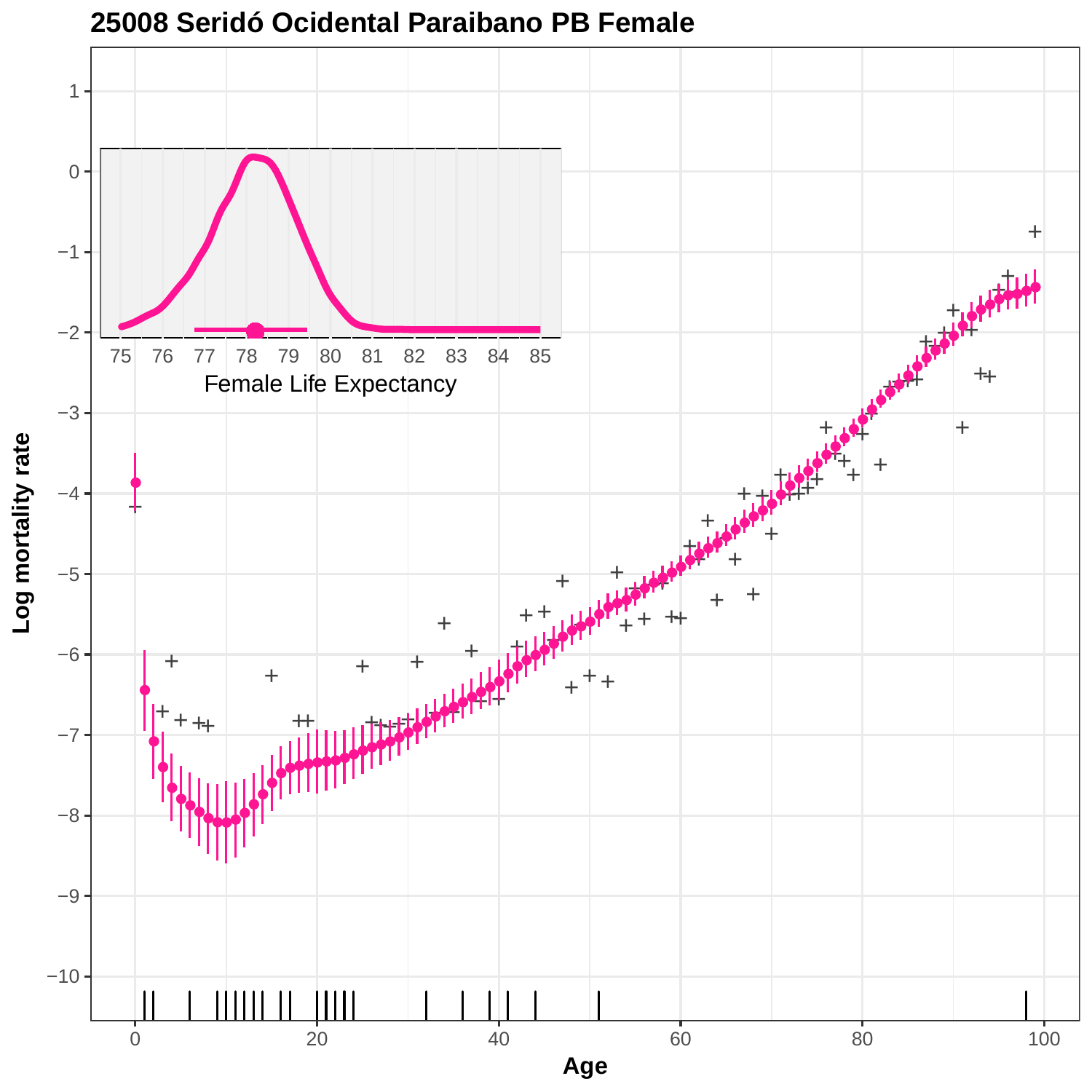

## **25009 Seridó Oriental Paraibano PB Female**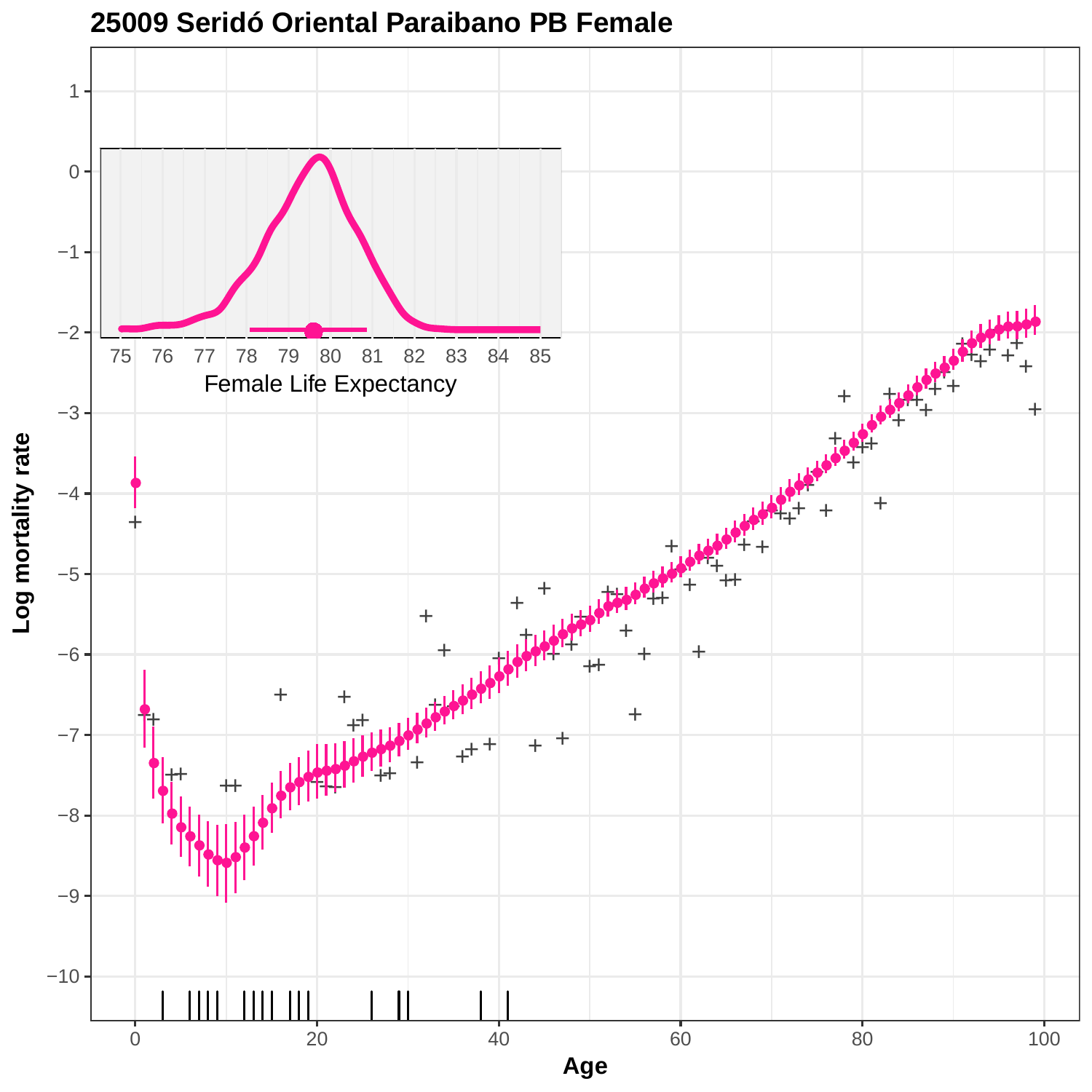

#### **25010 Cariri Ocidental PB Female**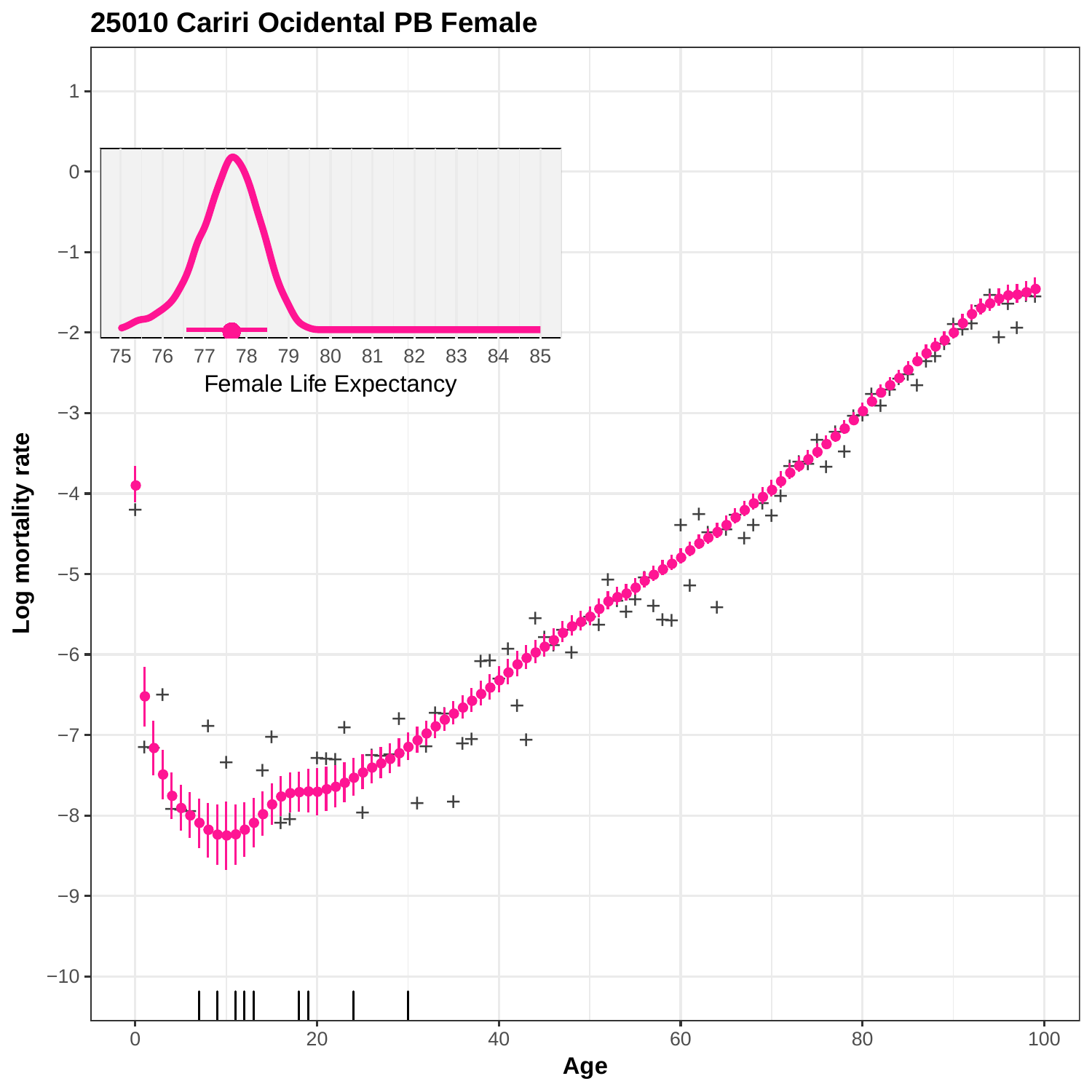

#### **25011 Cariri Oriental PB Female**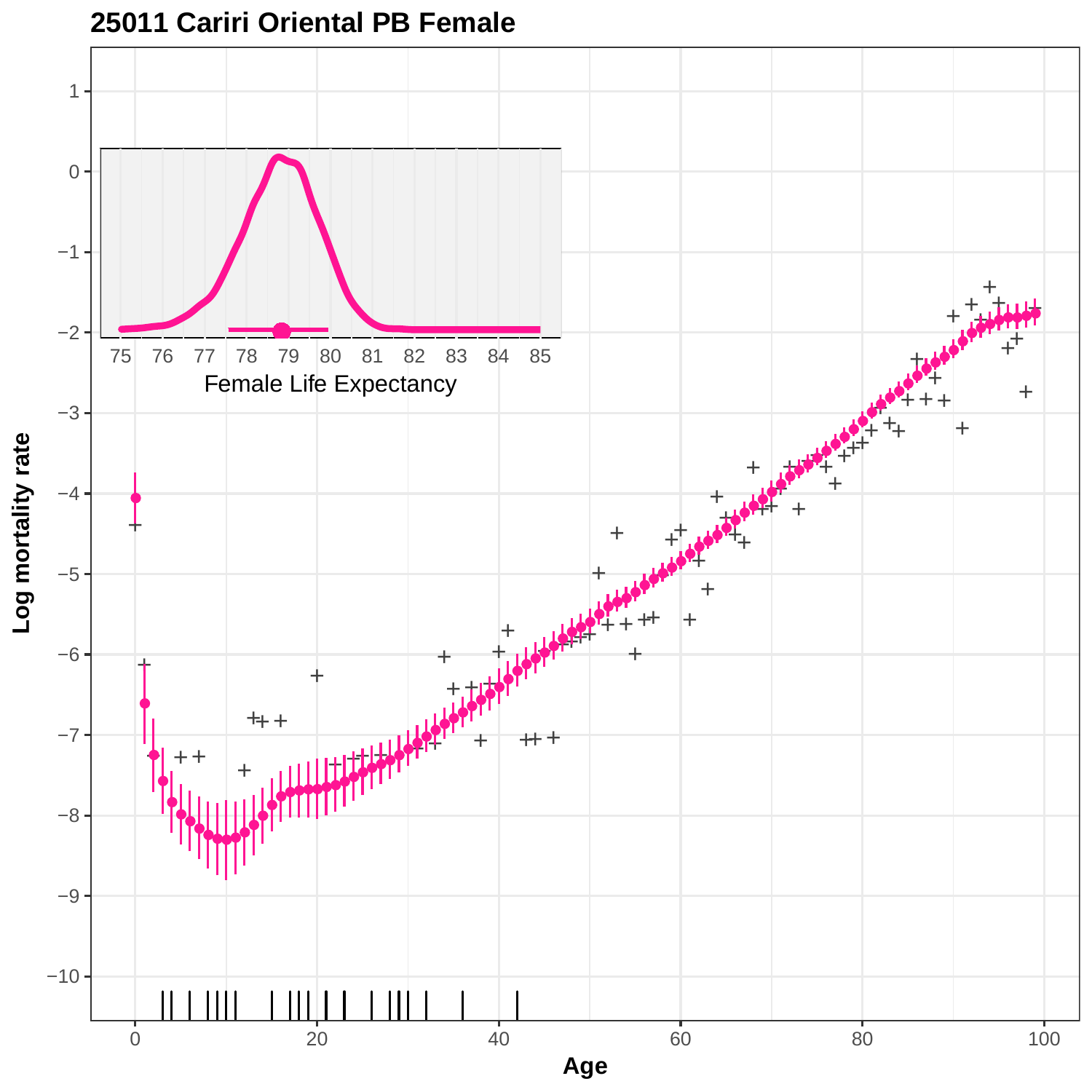

**25012 Curimataú Ocidental PB Female**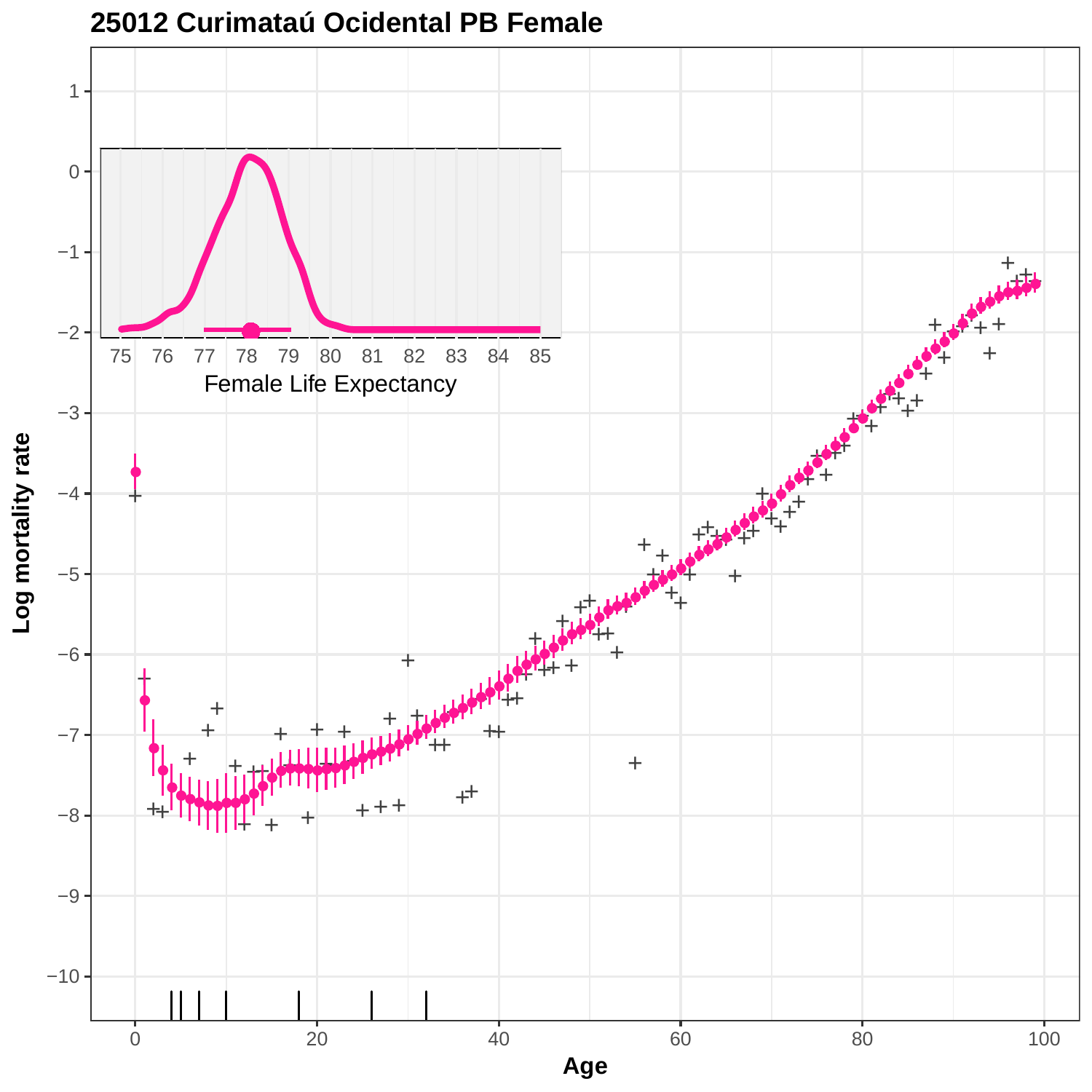

**<sup>25013</sup> Curimataú Oriental PB Female**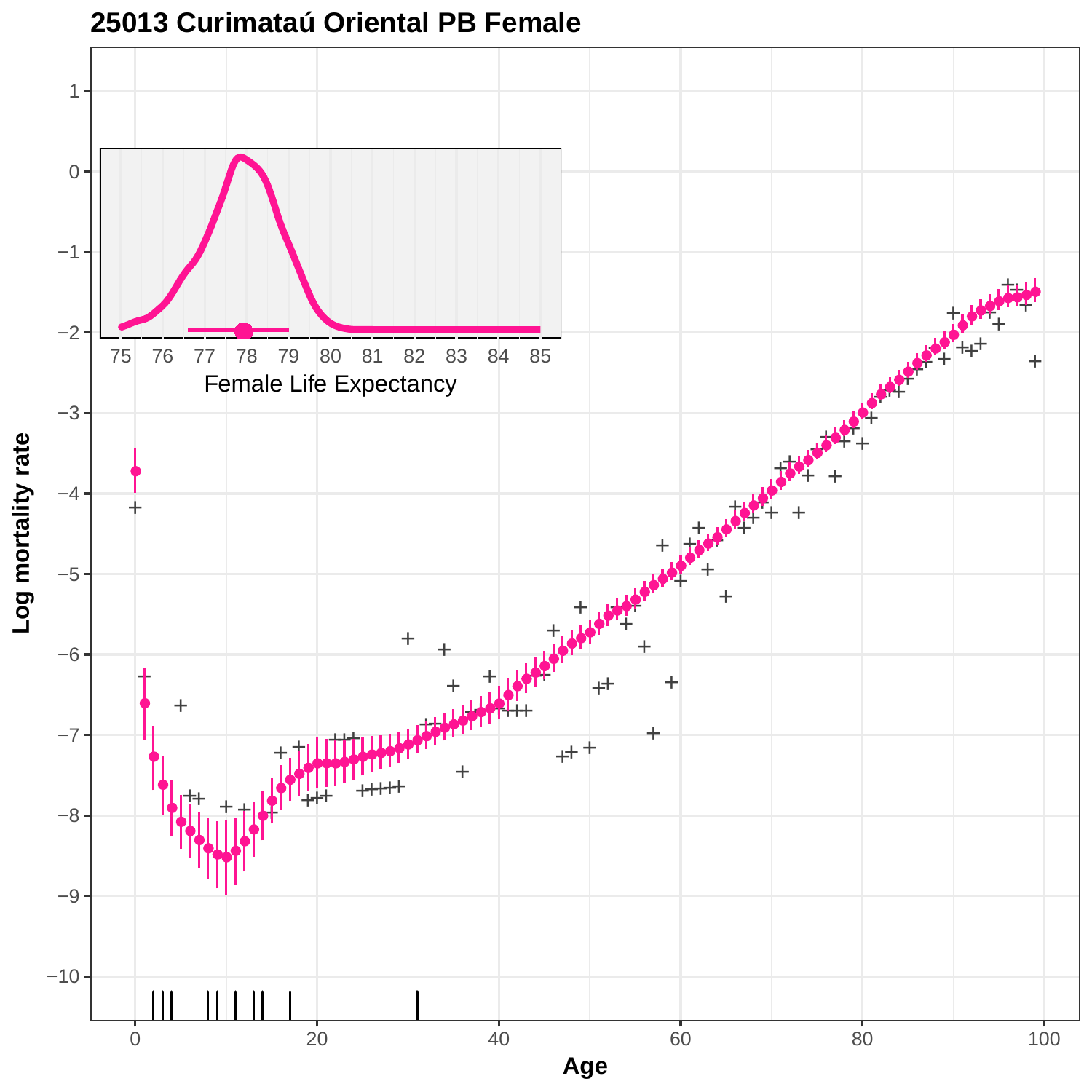**25014 Esperança PB Female**

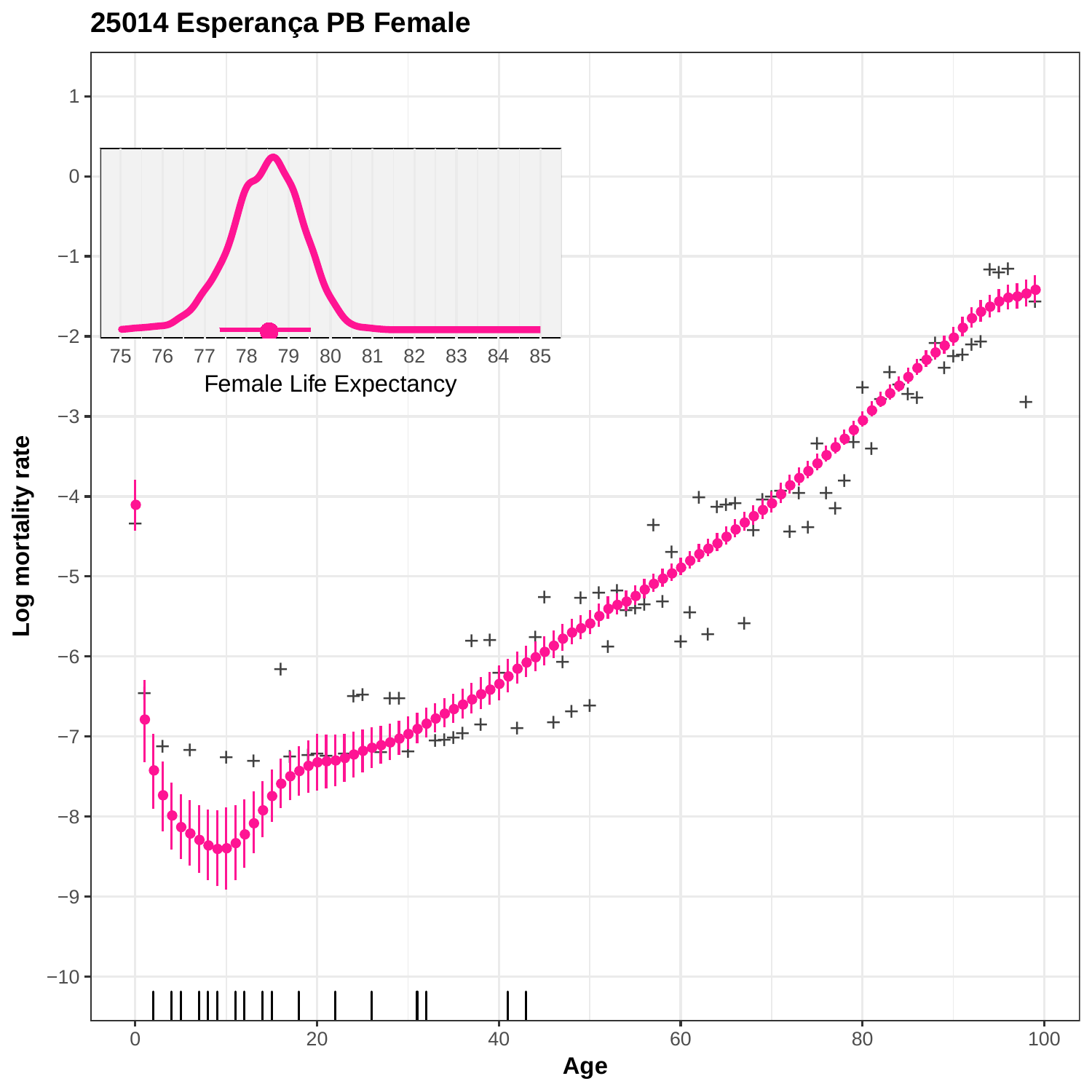

#### **25015 Brejo Paraibano PB Female**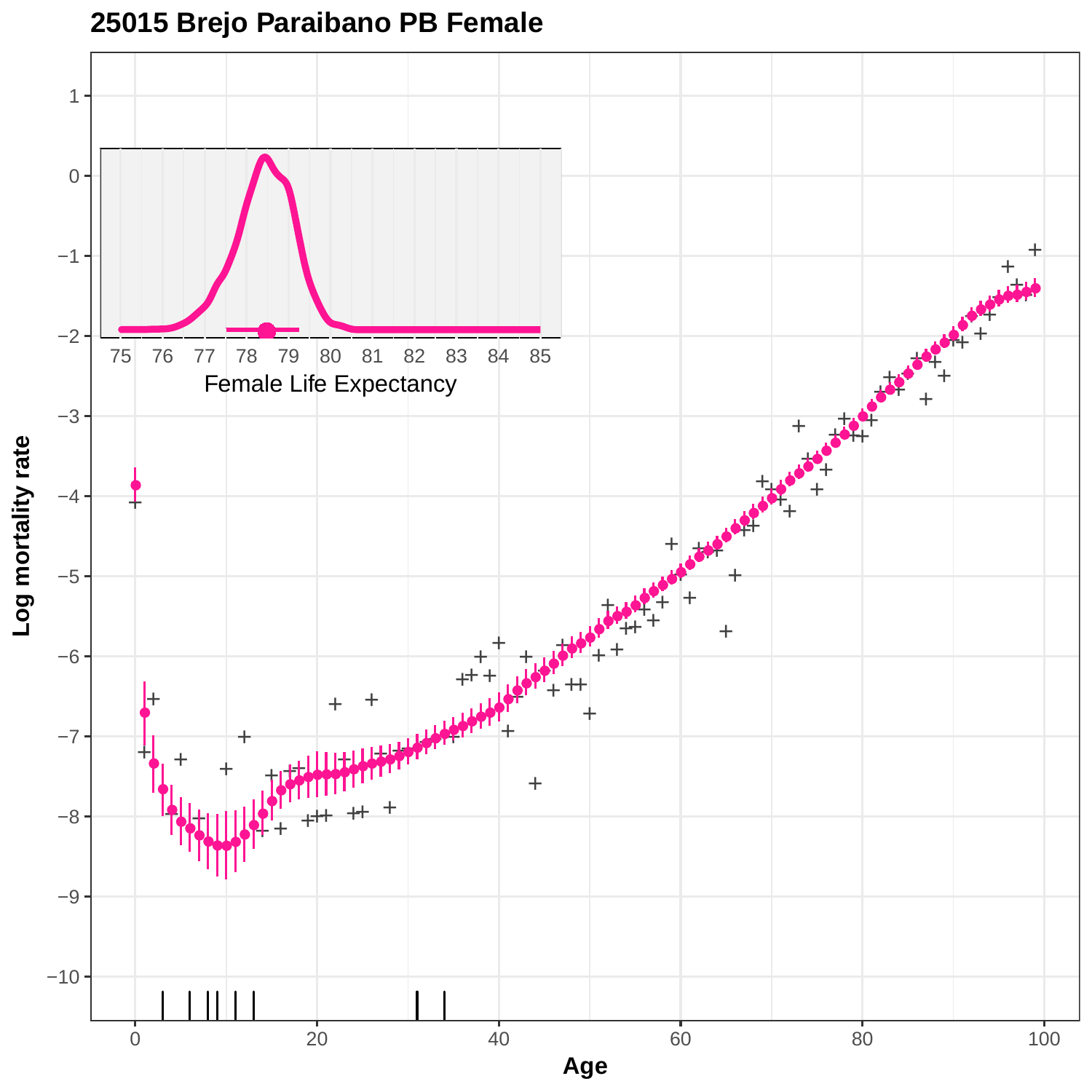

#### **25016 Guarabira PB Female**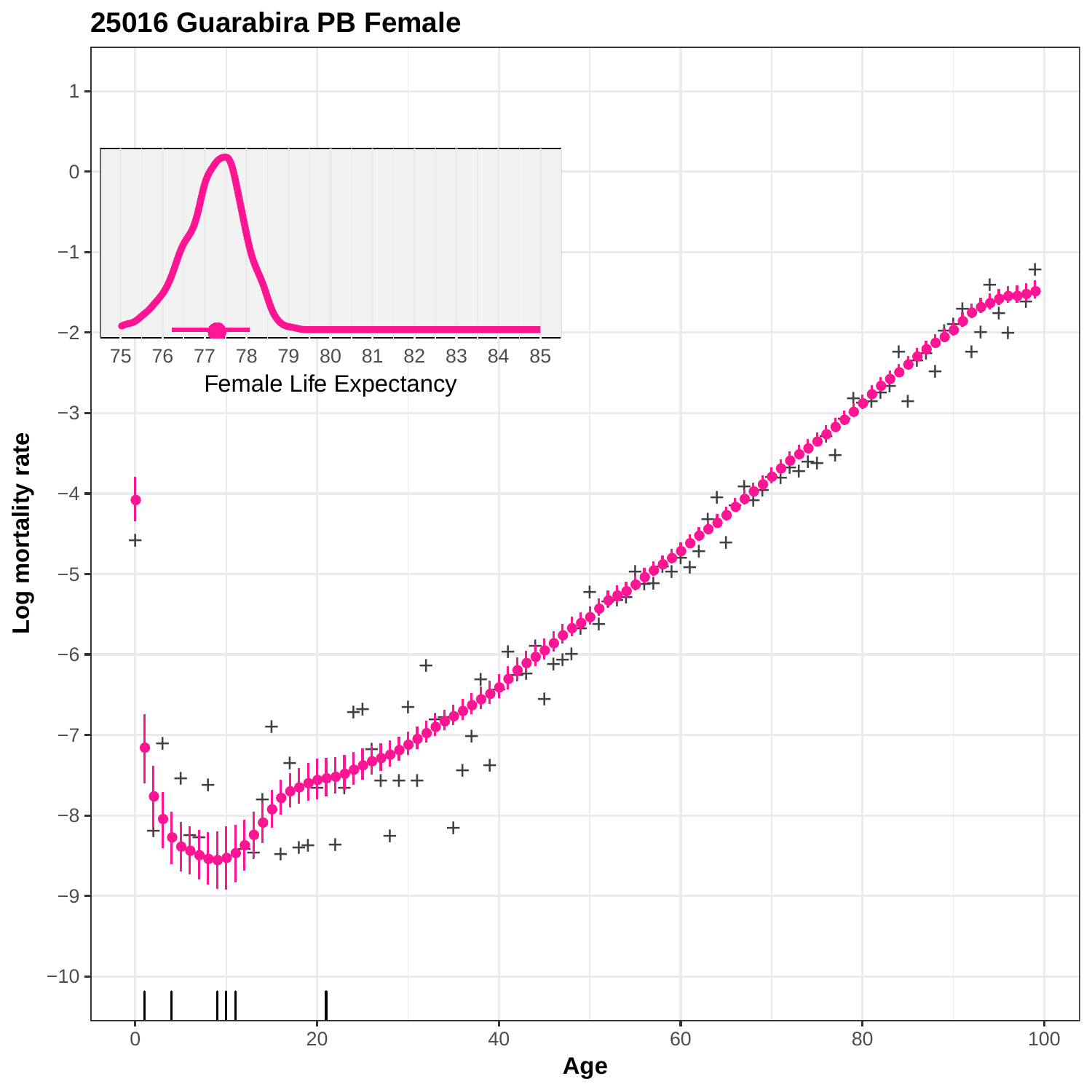

# **25017 Campina Grande PB Female**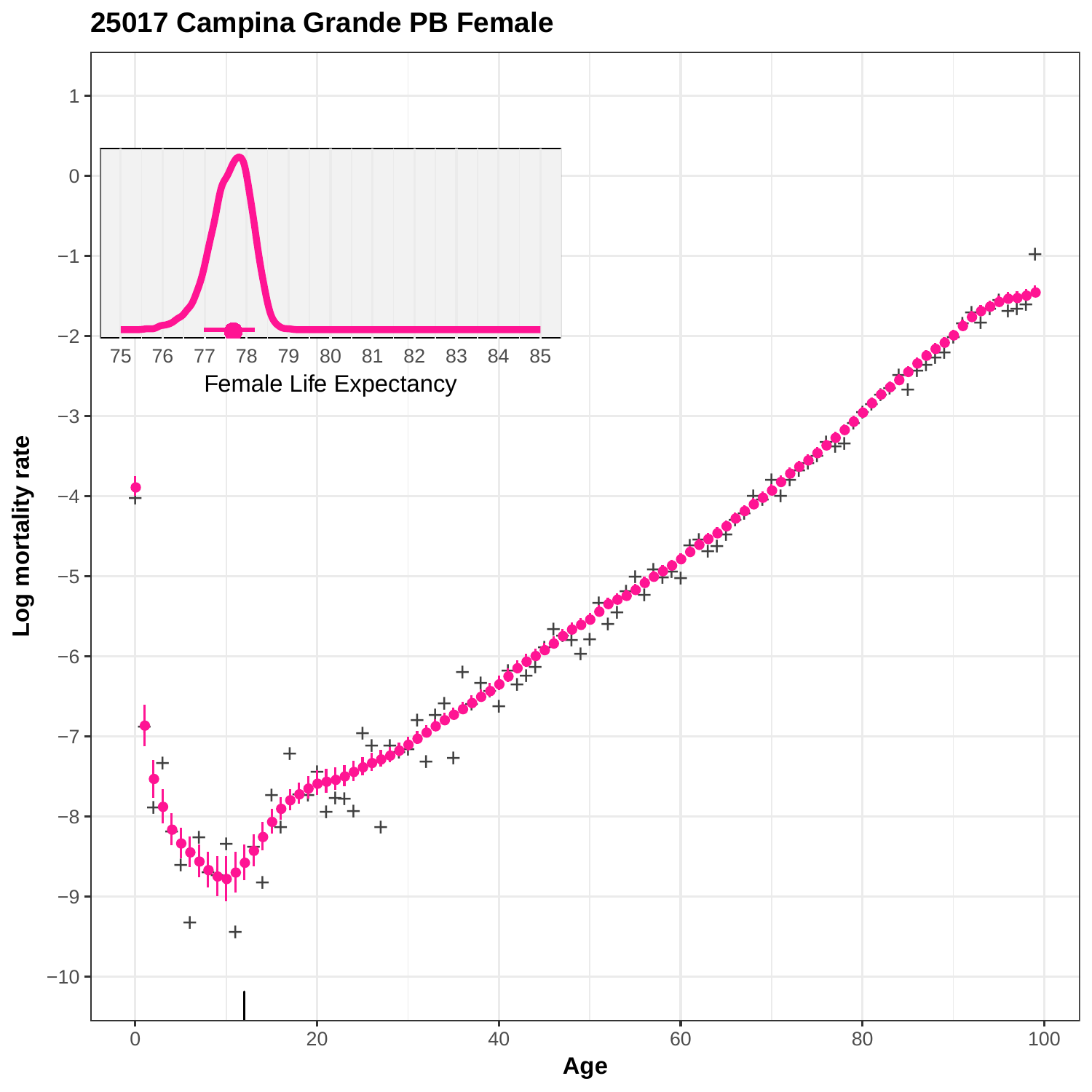

### **25018 Itabaiana PB Female**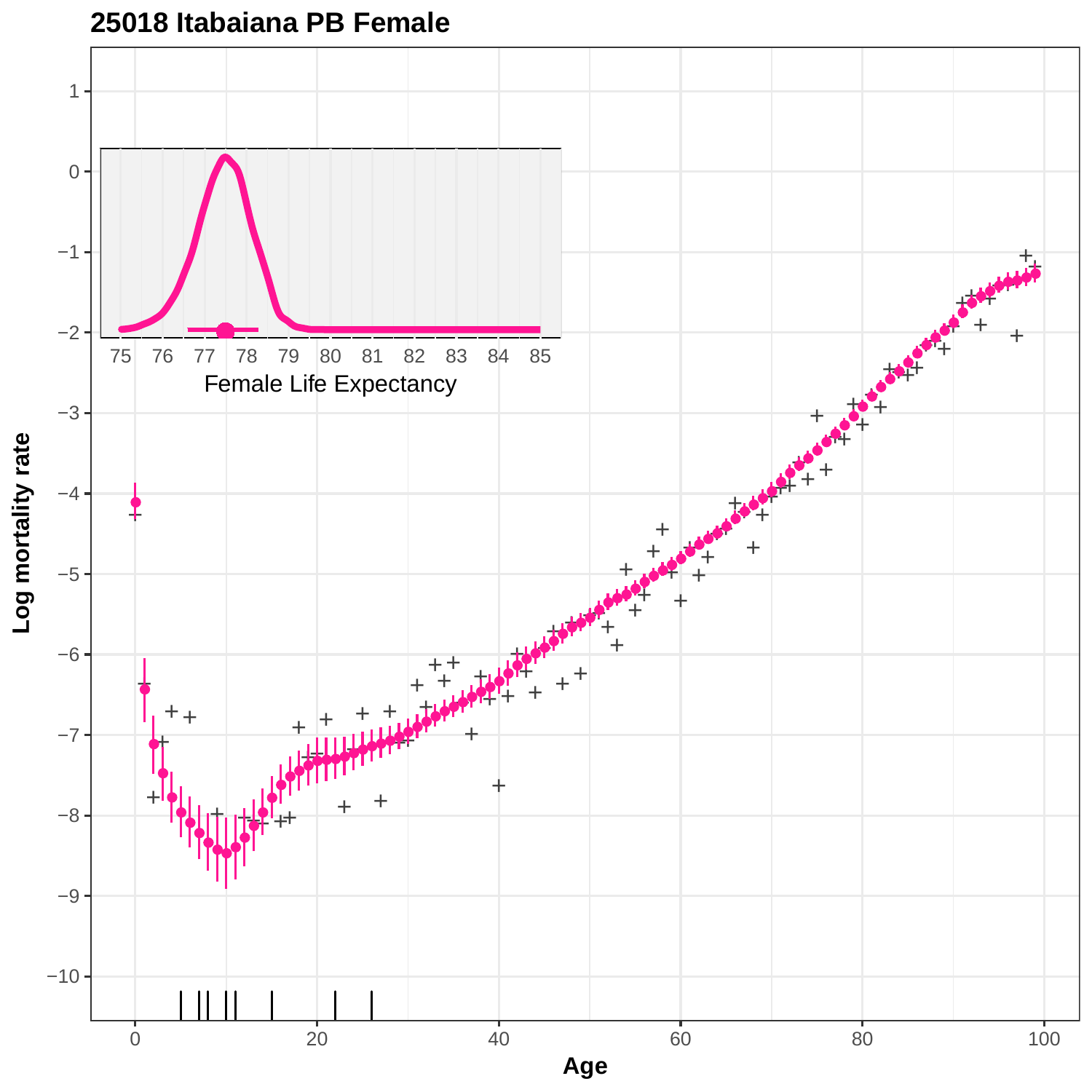

**25019 Umbuzeiro PB Female**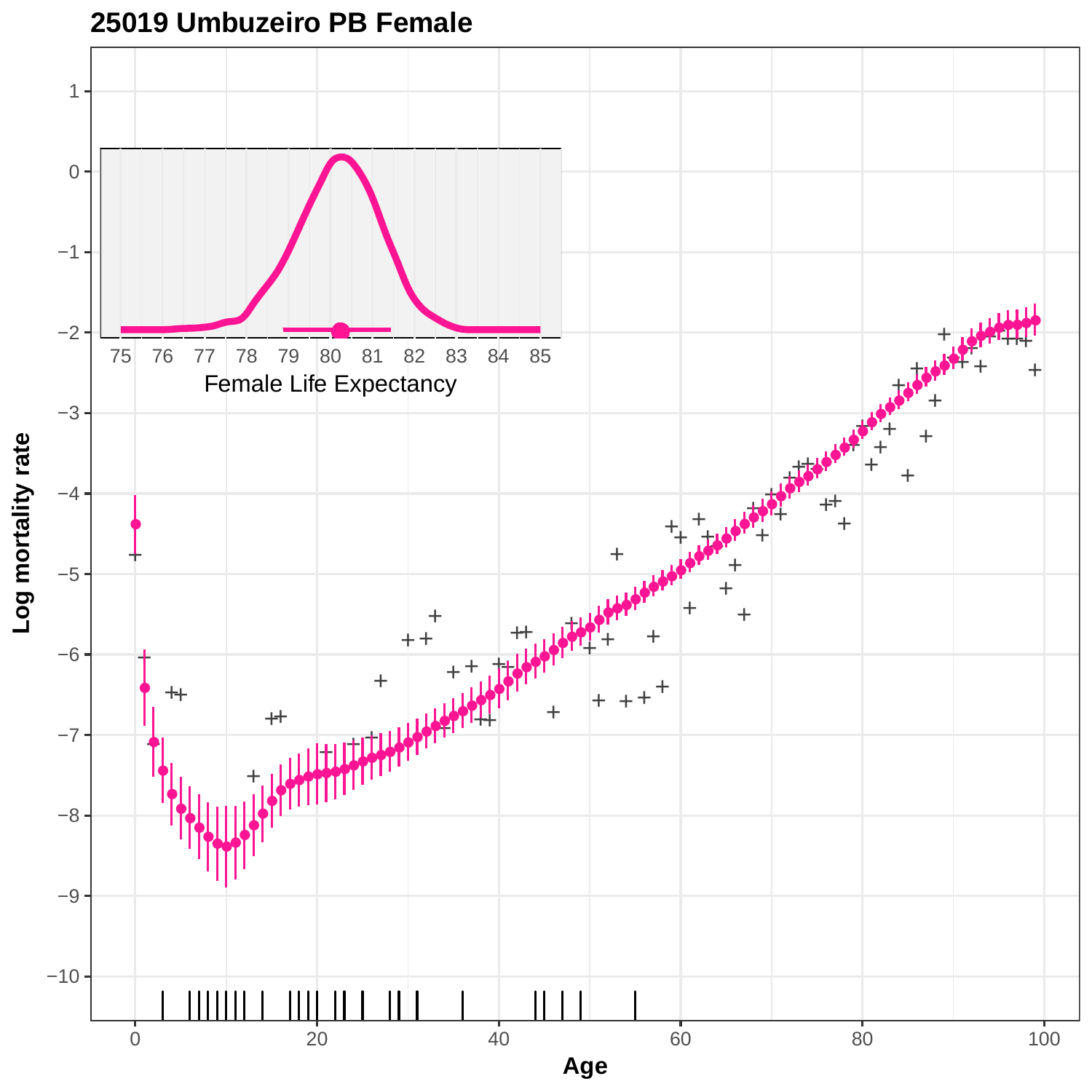

**25020 Litoral Norte PB Female**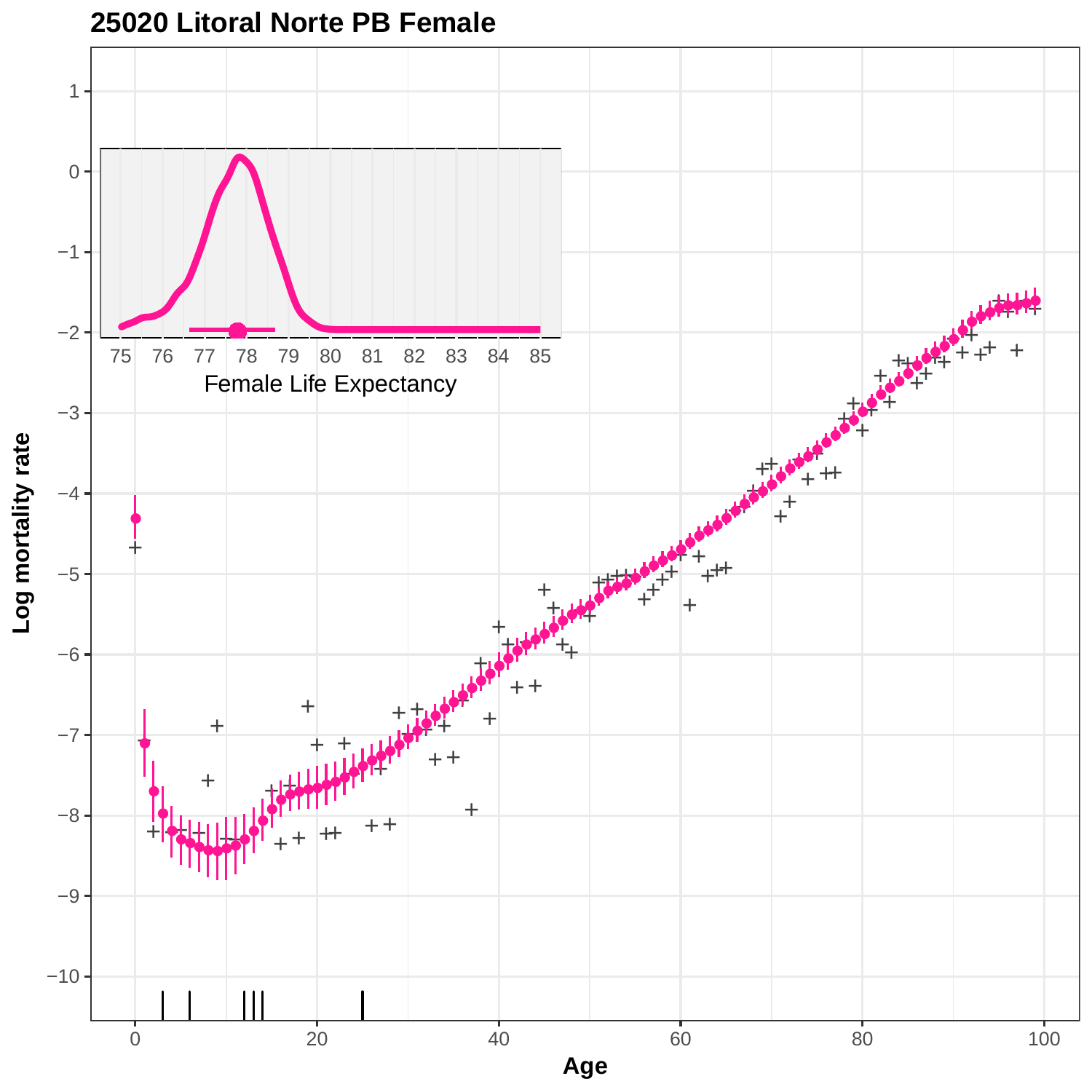

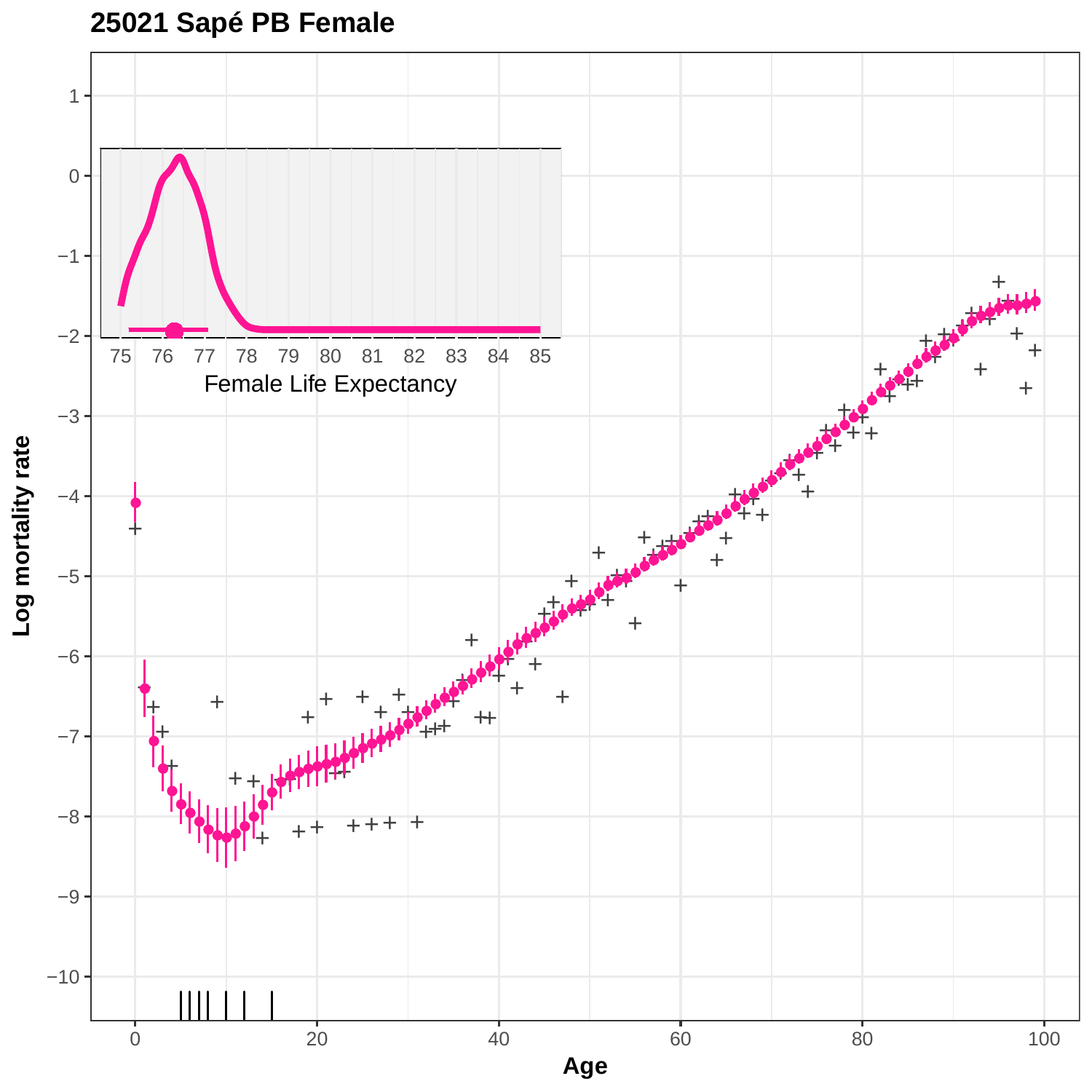

**25022 João Pessoa PB Female**